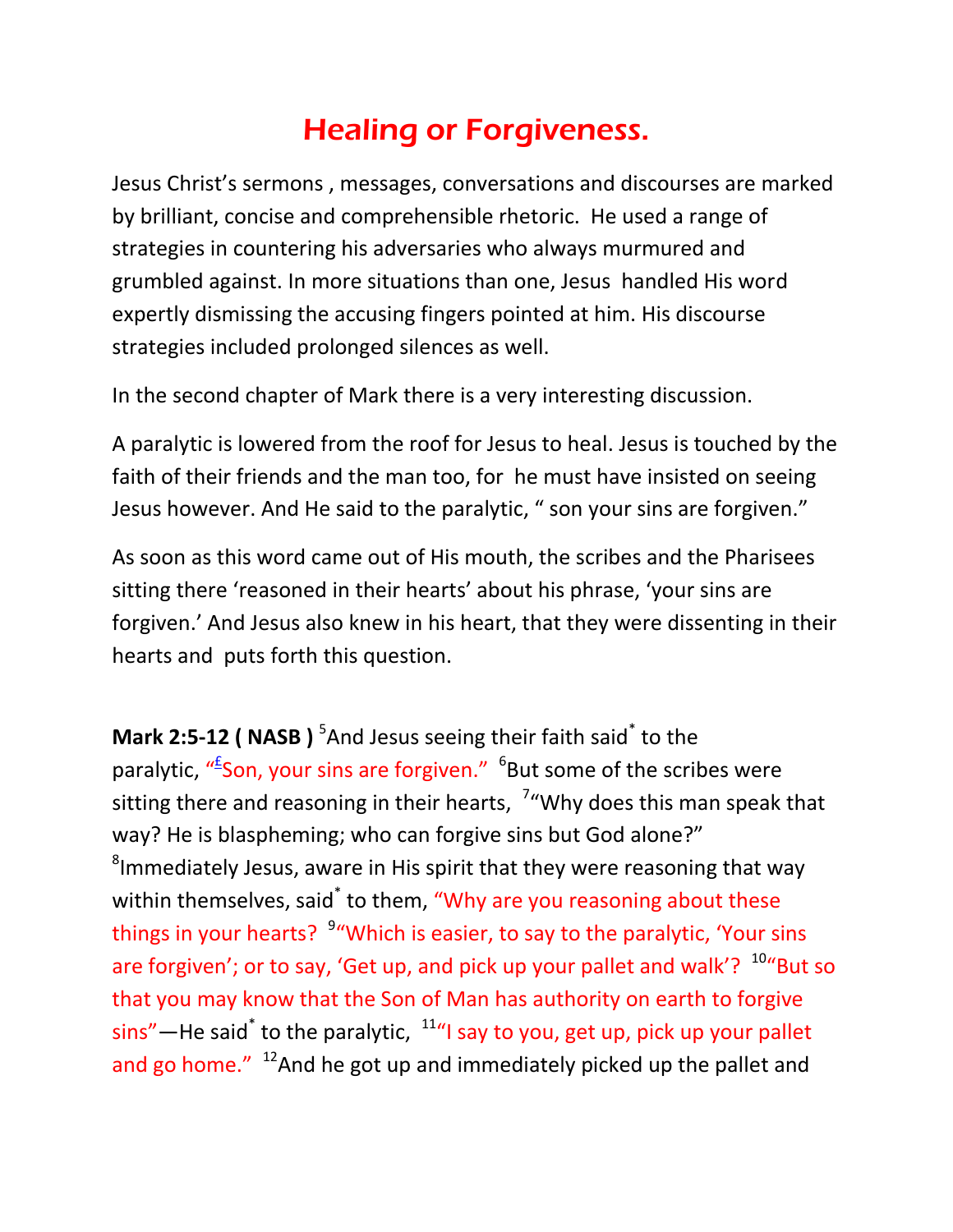went out in the sight of everyone, so that they were all amazed and were glorifying God, saying, "We have never seen anything like this."

So now here is the question Jesus puts in their midst. The question itself is the answer. Because Jesus also knew in his heart that they were questioning His divinity thinking, "Who does He think He is? God?" In order to underline the horrifying thought that came to their minds, Jesus teased them with the question : which is easier, healing or forgiving sins?

The obvious answer should have been healing. Faith healing, motivational healing, inspirational healing should have existed all through the ages. Something like, "keep thinking you are healed and keep proclaiming you are healed then you are healed," kind of preaching could have existed then also. And some would have been healed by this inspiratio healing which is ubiquitous till today. This is not something sudden or radical.

But saying something like, "Son your sins are forgiven," jolted the crowd. Jesus was only thirty something then, and this man would have surely been older. Why call an older man, "son?" Isn't this Jesus the carpenter's son? Do not we know He is from the bottom rung of the society? How can He presume such authority? – These questions were just there in the minds of many.

And the next incredulous thing was why should Jesus dare to declare his sins be forgiven. Why bring the uncomfortable word, "sin" here? Wouldn't healing do just fine? This is a greater problem today. In today's post modern world the word 'sin' is banned. It is only what you feel like enjoying or feel like doing. There should not be a guilt tag attached to our licentious life.

And Jesus put His finger right there on the sore spot. Sin was and is the root of the problem in many of our afflictions. This person's sickness is the